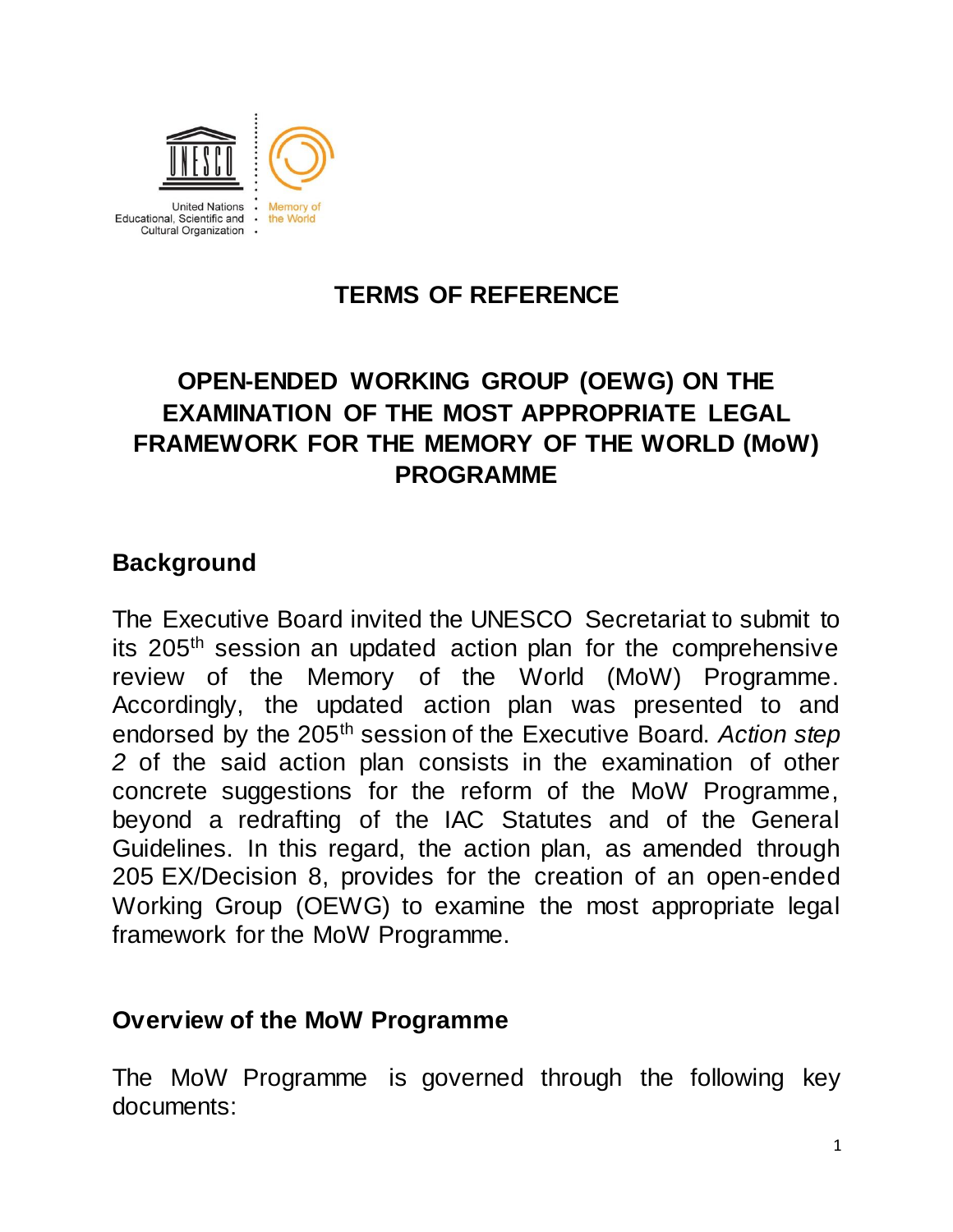- 1. The *[General Guidelines to Safeguard Documentary Heritage](http://unesdoc.unesco.org/images/0012/001256/125637e.pdf)* (Revised Edition 2002) provide a broad framework for the operation of the Programme, including a definition of 'Memory of the World', objectives of the Programme, background to its establishment, the character of the Programme as professional and/or expert-driven, its vision and mission, the (three) registers of the Programme, etc.
- 2. The [Statutes of the International Advisory Committee \(IAC\)](http://www.unesco.org/new/fileadmin/MULTIMEDIA/HQ/CI/CI/pdf/mow/iac_memory_world_programme_statutes_en.pdf) provide a specific regulatory framework for the Programme, namely an **advisory committee** to oversee the work of 'Memory of the World.' While the *General Guidelines* (see Section 5.2 of the General Guidelines) specify the work of this advisory committee, it draws its legal status from Part H (V) of the UNESCO Basic Texts (**Advisory committees**), which also provides for the committee's definition, convening, participation, voting, relationship to the Director-General, etc.
- 3. In turn, Article 8 of the *Statutes* empowers the IAC to establish its own Rules of Procedure, which are approved by the Director-General.
- 4. Furthermore, in 2011, the IAC adopted an Ethics Protocol to guide both its work and that of the Register Subcommittee. The IAC-led review has since resulted in a Code of Ethics with a more expanded scope than the 2011 Ethics Protocol.
- 5. The normative framework for the MoW Programme is reinforced by the 2015 *[Recommendation concerning the](http://unesdoc.unesco.org/images/0024/002446/244675E.pdf)  [preservation of, and access to, documentary heritage,](http://unesdoc.unesco.org/images/0024/002446/244675E.pdf)  [including in digital form](http://unesdoc.unesco.org/images/0024/002446/244675E.pdf)*. It places the MoW Programme in broader context of national and international cooperative mechanisms for the identification, preservation, accessibility and legislation of documentary heritage. More importantly, it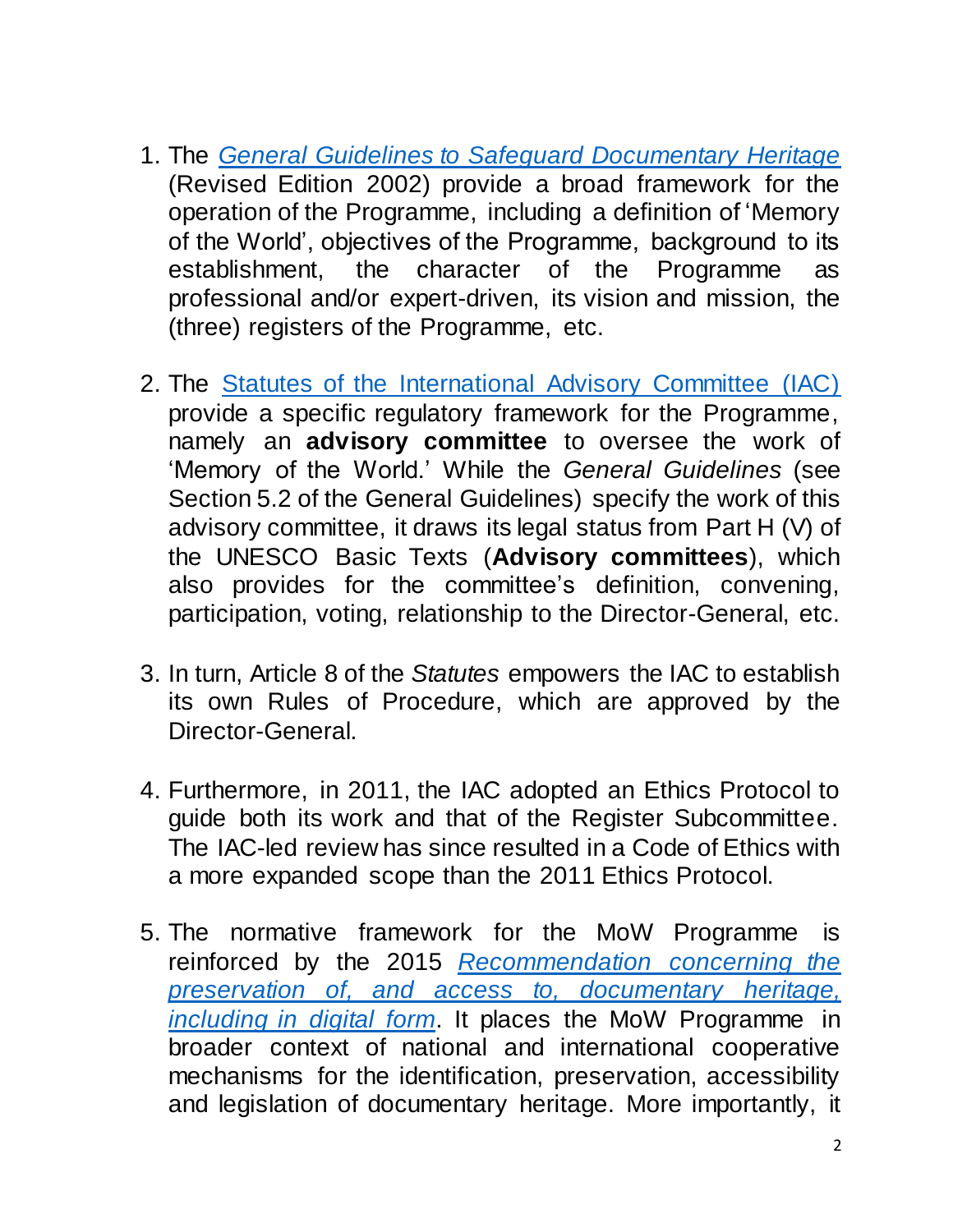regulates national reporting on the implementation of the Recommendation within the governing frameworks of the UNESCO Executive Board and General Conference, and in accordance with UNESCO's Constitution.

## **Initial review led by the IAC**

The updated action plan endorsed by the  $205<sup>th</sup>$  session of the Executive Board highlights the fact that the deliberations of the Working Group – as an integral part of the comprehensive review – should be based on the work done by the IAC.

In summary, the IAC-led review sought to revise the modalities of implementation of the Programme as a means for further strengthening of the Programme by improving its visibility, human and financial resource mobilization, as well as transparency and dialogue among its stakeholders. More specifically:

- As part of this review process, a consultation website, open from May through October 2016, invited all relevant stakeholders to participate in this review process. Forty-six substantial responses were received, 27 of which were from National Commissions for UNESCO.
- The final report was submitted to the Director-General of UNESCO on 30 June 2017. The same report was eventually presented to the Executive Board during its 202nd session. In receiving the report, the Executive Board, in its Decision 202 EX/15, invited the IAC to continue, in consultation with Member States, the review of the MoW Programme.
- In April 2018, the IAC Chair formally notified the UNESCO Secretariat of the conclusion of the IAC-led review, presenting three documents as key outcomes of that process: revised General Guidelines; revised Statutes of the IAC; and a Code of Ethics for MoW.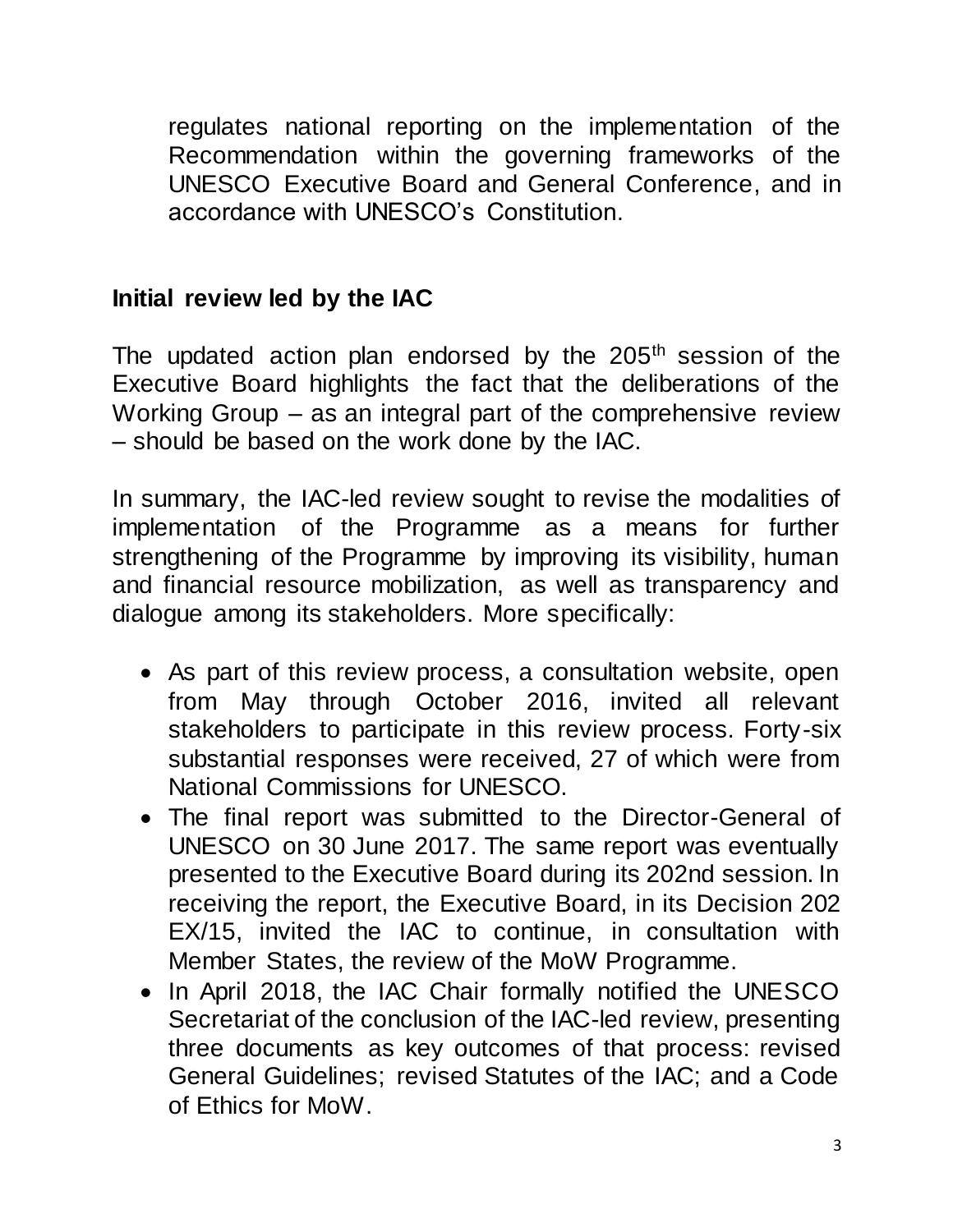These documents, along with comments from the Office of International Standards and Legal Affairs as well as the Ethics Office, are now online and accessible at: [https://en.unesco.org/programme/mow.](https://en.unesco.org/programme/mow)

## **Composition of the Working Group**

In its Decision 205 EX/8, the Executive Board agreed to an openended format for the Working Group. At its meetings held on 22 and 30 January 2019, the OEWG agreed to designate H.E. Mr. Ferit Hoxha, Ambassador and Permanent Delegate of Albania to UNESCO and H.E. Mr. Mounir Anastas, Ambassador and Alternate Permanent Delegate of Palestine to UNESCO as Co-Chairpersons of the OEWG, and the representatives of Greece, Lithuania, Uruguay, Myanmar, Ghana and Algeria as Vice-Chairpersons, representing the respective electoral groups. The MoW Programme Secretariat will assist the Working Group in its deliberations and reporting.

## **Principles**

In accordance with Decision 205 EX/8, the Working Group will adopt an open-ended format for its discussion, in a spirit of dialogue, taking into account the work initially conducted by the MoW Programme's IAC.

#### **Mandate**

The Working Group will be expected to examine the most appropriate legal framework to govern the MoW Programme, including specifying such elements as the International Register, the MoW Programme's vision and objectives, organs of the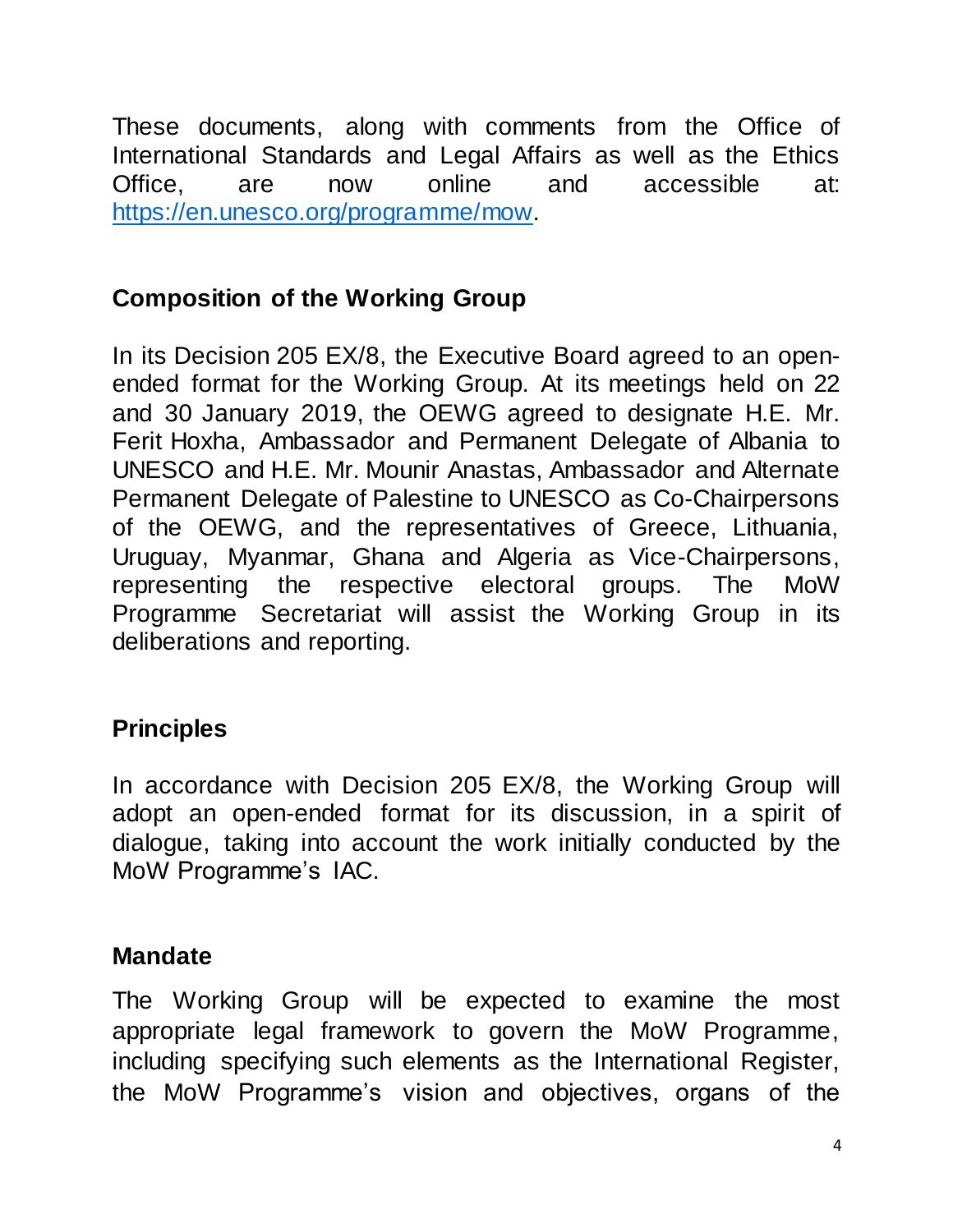programme, principles and procedures for registration of documentary heritage, and any other task which would enable the Working Group to reach its goals.

In fulfilling its mandate, the Working Group will focus its deliberations on the following main issues:

- Reflect on the nomination and inscription process for the **MoW International Register with a view** to increasing the transparency of the nomination process in general and suggest possible solutions for the handling of contested nominations;
- Reflect on options for the most appropriate **legal framework for the MoW Programme**, including related matters as specified in the description of the Action Plan as adopted by the 205<sup>th</sup> session of the Executive Board, as well as on the overall nature of the Programme and its governing structure; and
- Adopt the final report of the Working Group and make recommendations for future action.

## **Work modalities**

In conformity with the main issues identified in the mandate and with a view to conducting a purposeful and focused discussion, the Co-Chairs will propose a specific thematic agenda for each meeting, which will be notified in advance. In conformity with the timeline of the OEWG, the number and the frequency of its